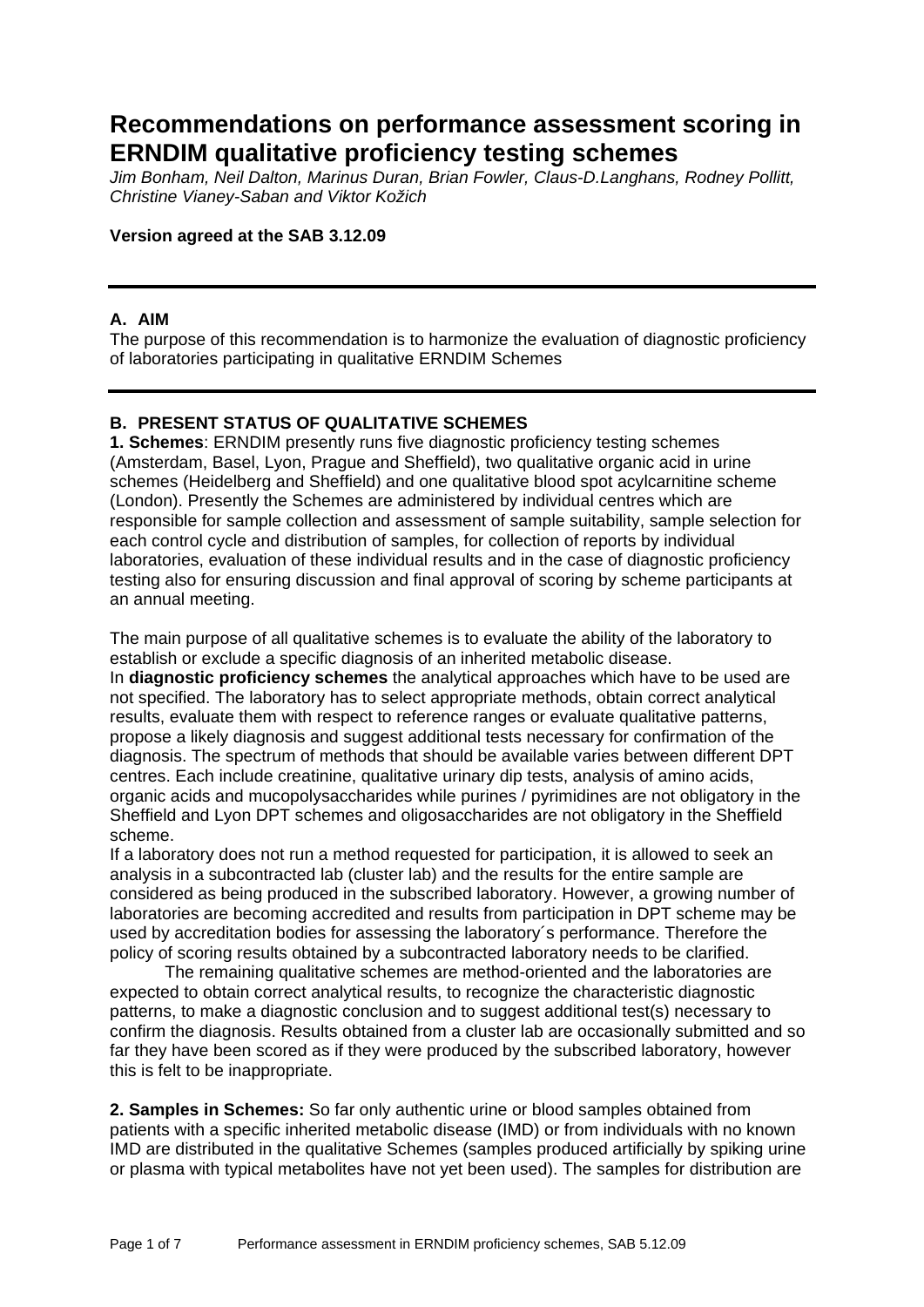contributed by the organizers of each scheme as well as laboratories participating in the respective scheme and are stored frozen. Urinary samples are heat-treated in the presence of thiomersal, small aliquots are left at room temperature for 3 days to mimic transportation conditions and re-analyzed to ensure that typical analytes have not been altered by heattreatment and storage at ambient temperature. Blood samples for distribution within the acylcarnitine scheme are collected locally or contributed by other participating laboratories. Samples are either stored immediately as whole blood at  $-80^{\circ}$ C and subsequently pipetted onto Whatman 903 filter paper prior to distribution or 40µl blood samples are pipetted onto Whatman 903 filter paper, dried overnight at room temperature, and then stored in plastic bags at -80°C. The acylcarnitine profile is measured using an underivatised method on the day before despatch and again, following storage at room temperature, on the closing date for the circulation.

Samples are distributed once or twice per year using shipment at either room temperature or on dry ice by either postal service or door to door couriers.

**3. Clinical information on samples:** Clinical information on patients from whom the samples have been obtained varies between one short sentence and several sentences. The DPT organizer aims to provide the short clinical information that was provided by the referring physician at the time of the first referral when the diagnosis was established (i.e. the same information on which the laboratory was able to achieve the diagnosis). The minimum information contains age at presentation, sex, clinical symptoms and signs, age when sample was obtained and conditions when the sample was obtained (specific or non-specific therapy and sampling in acute crisis is mentioned **if felt relevant**).

For the acylcarnitine scheme very limited clinical information is provided based on the information provided by the referring physician/laboratory at the time of the first referral when the diagnosis was established.

**4. Confirmation of diagnosis of samples circulated in Schemes:** As laboratories are expected to reach a correct diagnostic conclusion the verification of the defect in the patient who provided samples is of utmost importance. The extent of diagnosis confirmation varies widely- from patients where the diagnosis was obtained at the metabolite level only compared with patients in whom the diagnosis was confirmed enzymatically or in patients where the diagnosis was confirmed by molecular genetic analysis. In practice, two levels of confirmation are the rule. Samples in which metabolite profiles are grossly abnormal and very typical for a single disorder or samples where the metabolite patterns can be observed secondary to non-genetic conditions are distributed without enzymatic/molecular genetic confirmation. Alternatively, samples exhibiting only minor abnormalities are usually circulated after confirmation has been obtained enzymatically or by DNA analysis.

There is at present no formal procedure (apart from clinical history) for excluding the possibility of an undiagnosed inherited metabolic disorder in subjects providing samples designated as "no known IMD".

#### **5. Evaluation of performance in DPT Schemes:**

During previous years a harmonized scoring system has been adopted by all 5 DPT centres. For each sample 3 criteria are evaluated: analytical performance, interpretative proficiency and recommendations for further investigations. The scoring system is shown in the table below: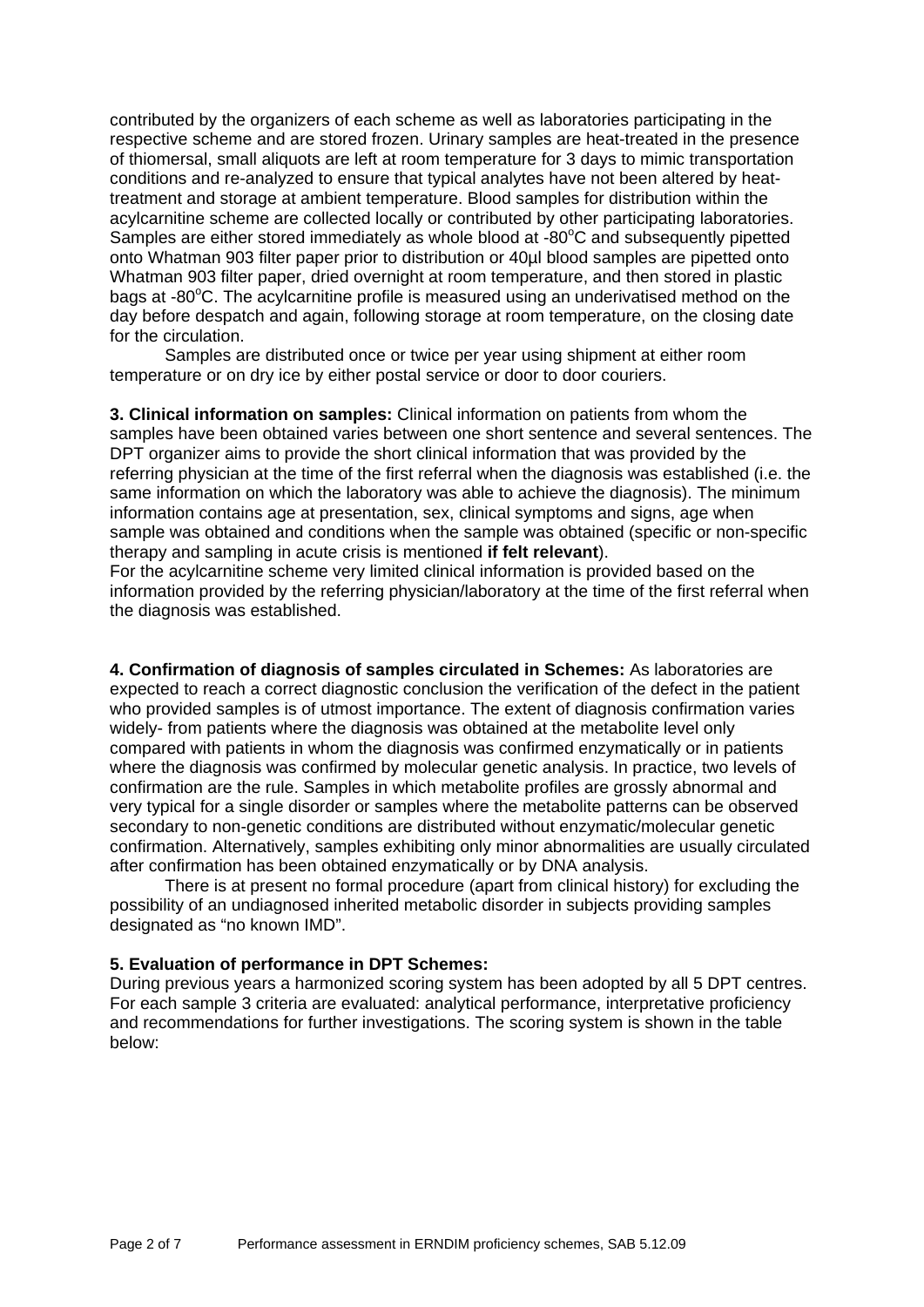|   | Analytical performance                            | Correct results of the appropriate tests |  |
|---|---------------------------------------------------|------------------------------------------|--|
|   |                                                   | Partially correct (or non-standard)      |  |
|   |                                                   | methods                                  |  |
|   |                                                   | Unsatisfactory or misleading             |  |
|   | Interpretative proficiency                        | Good (diagnosis was established)         |  |
|   |                                                   | Helpful but incomplete                   |  |
|   |                                                   | Misleading/wrong diagnosis               |  |
| R | Recommendations for<br>further diagnostic testing | Helpful                                  |  |
|   |                                                   | Unsatisfactory or misleading             |  |

The **total score** per sample is calculated as a sum of these three criteria. The maximum that can be achieved is 5 points per sample. In the absence of any results the sample is scored as 0 points.

## **a) Scoring of analytical performance in DPT Schemes**

Correct results (2 points) are awarded for clearly described and correct analytical results. This can be based on a semiquantitative evaluation of an abnormal level of metabolite(s) (i.e.not detected-very low/low-normal-elevated/grossly elevated) or a quantitative value evaluated correctly with respect to appropriate reference ranges. For qualitative analyses a description of the profile of analytes suggestive of a specific diagnosis or excluding it, is considered correct.

Partially correct analytical results (1 point) may be those obtained if not all of the necessary tests have been performed (e.g. quantitative mucopolysaccharide measurement without performing profile analysis of MPS), if the results are not sufficiently well described (e.g. "abnormal pattern" without suggesting the diagnosis in oligosaccharides or mucopolysaccharides profiling).

Unsatisfactory or misleading results (0 points) are given when the appropriate test has not been carried out or a key metabolite has not been detected or has been falsely identified.

#### **b) Scoring of interpretative proficiency in DPT Schemes**

The participants are expected to limit the number of possible diagnoses to the most likely ones.

Full score (2 points) is given for a correct diagnostic conclusion that is achievable by analyzing urine (i.e. the participants are not expected to "overdiagnose" if analyses with other fluids such as plasma or CSF are needed). If the analytical results are suggestive of a single possible diagnosis, this should be mentioned, preferably as a common name of the disease or as enzyme deficiency (e.g.argininosuccinic aciduria or ASL deficiency). Where several diagnoses are possible the differential diagnosis should be mentioned (e.g. methylmalonic aciduria due to mutase deficiency or cbl defects cbl A/cblB/cblD or secondary to B12 deficiency).

Helpful diagnostic conclusions (1 point) are those which will eventually lead to establishing the diagnosis. In the majority of cases these partially correct diagnostic conclusions lead to a group of diseases (e.g. diagnosis of mucopolysaccharidosis in the case of elevated MPS but without a clearly described profile or with assignment of a wrong type of MPS).

Wrong/misleading diagnosis (0 points) is assigned to participants for "overdiagnosis" in the case of no known IMD, completely inappropriate diagnosis or missed diagnosis in a patient with a known IMD.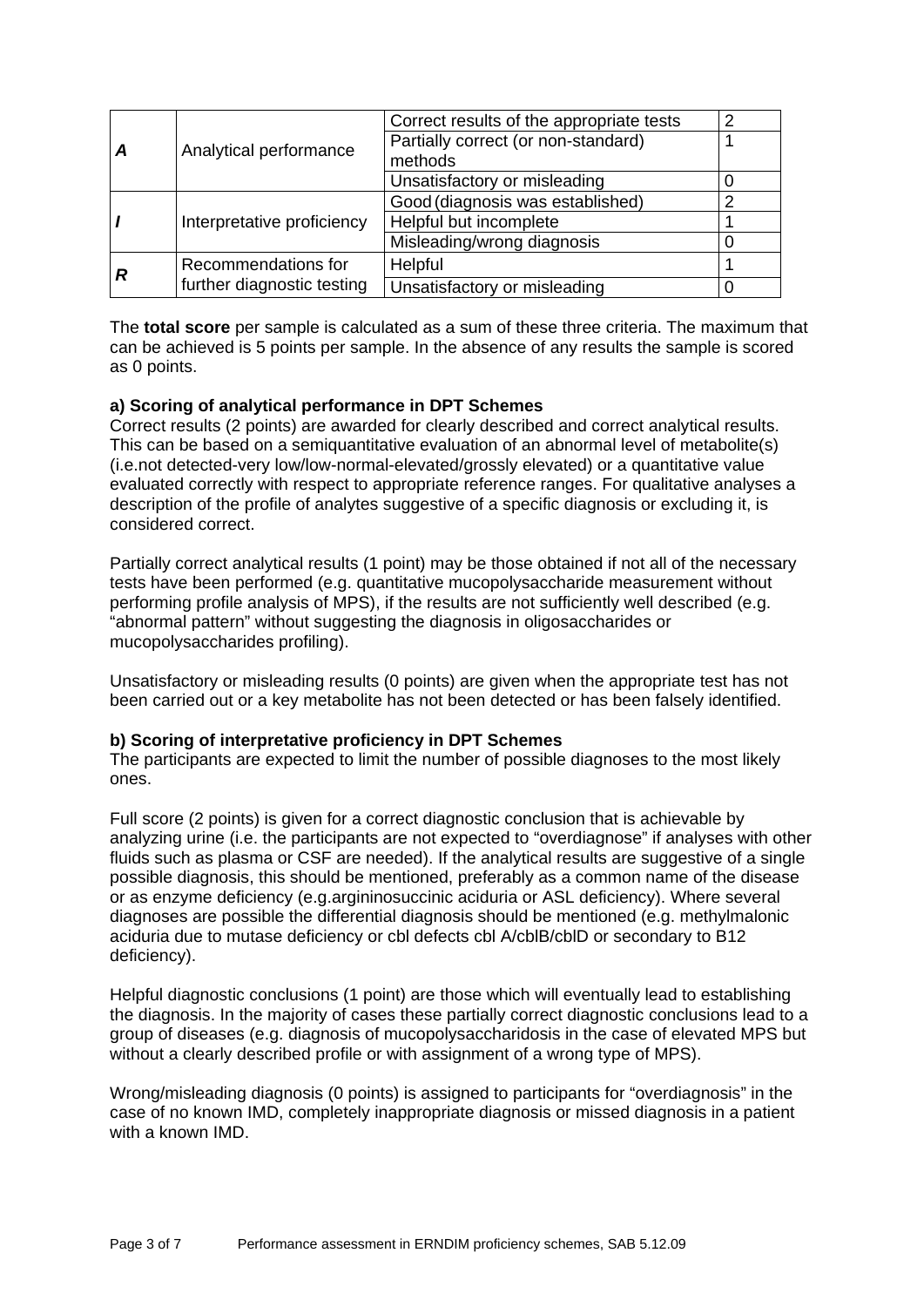Evaluation of interpretative proficiency is a challenging task for the organizers and the usefulness of the report to a non-specialist clinician is the guiding principle. Problems also arise when a lab did not perform appropriate tests (e.g. analysis of MPS) but still suggests a correct diagnosis of mucopolysaccharidosis based on the clinical description alone and recommends MPS analysis, i.e. should the interpretative proficiency be scored by 1 point even in the absence of any relevant analytical data? The scoring here is somewhat subjective but if the conclusions are considered "safe" and broadly correct then 1 point should be given.

## **c) Scoring of recommendations in DPT Schemes**

An array of diagnostic procedures is usually proposed by participants and it is usually quite unusual to fail in recommendations. Scoring the recommendations brings many problems to the evaluators, e.g. redundancy of recommendations, detachment from practice (tests are recommended that will not be ordered in a real patient), non-specificity of recommendations, e.g. the very generic recommendation of enzymatic analysis or DNA testing without specifying an enzyme or gene, over invasive testing in cases of samples from patients with no IMD, quoting of an IMD database search.

## **d) Present consensus on satisfactory performance in DPT Schemes**

At present six samples are circulated per year and the total score achievable is 30 points. In an initial effort to identify very poorly performing laboratories The ERDNIM SAB defined good / satisfactory performance initially as 15 points or more (until 2008) and raised this to 18 points or more in each yearly cycle to be applied form 2009 onwards. Laboratories failing to reach the agreed level are issued with an individualized warning letter which is aimed at helping them to improve the performance of the laboratory. At present approximately 5 to 10% of participants come into this category of poor performance although this might well increase as and when the threshold for good performance is raised.

#### **6. Evaluation of performance in the qualitative schemes for urinary organic acids and blood acylcarnitines.**

For each sample in the urinary qualitative organic acid schemes participants report under the headings of analytical findings, interpretation and recommended further tests. 2 points are awarded for a completely correct response identifying the key metabolites and making an appropriate interpretation, 1 point for a helpful but incomplete response eg a dicarboxylic aciduria and acylglycines with the conclusion of "a fat oxidation defect" in a urine from a patient with MCAD deficiency, 0 points for an unhelpful but not misleading response e.g. a dicarboxylic aciduria "requiring further investigation". With nine samples per year a total maximum score of 18 points is possible. In contrast to the DPT schemes a penalty score of – 2 points can be given for a potentially harmful misleading report such as the finding of "no abnormality detected" in the example already described.

The acylcarnitine scheme did not use any scoring system until 2008 and a certificate of participation was issued if results were submitted for at least one set of three samples from the two sets distributed each year.

## **C. HARMONIZED CRITERIA FOR RUNNING AND EVALUATING ERNDIM QUALITATIVE PROFICIENCY SCHEMES**

The qualitative scheme organizers reached consensus on the following criteria and principles in striving for harmonisation of the schemes although some issues remain to be fully worked out.

## **1. Criteria for suitability of samples to be distributed**

**Suitable samples** for qualitative schemes are non-modified urine and blood samples from human subjects with the following conditions;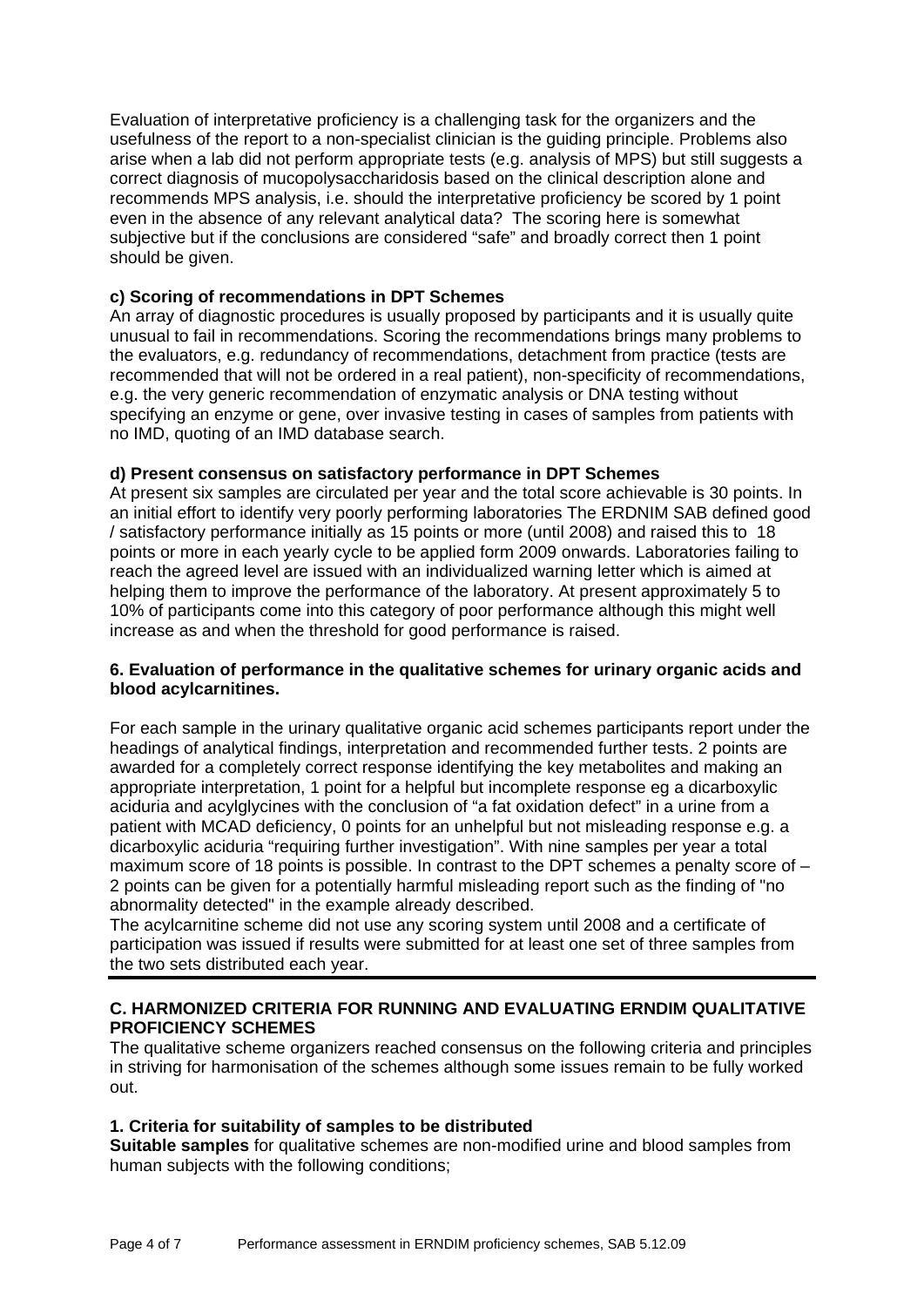- apparently healthy subjects under various conditions (including e.g. fasting, receiving special diets, foods);
- patients with diseases other than inherited metabolic disorders, e.g. with symptoms mimicking IMD and patients receiving treatment that may interfere in analytical procedures;
- patients with an inherited metabolic disorder that is detectable in urine or blood, according to the scheme. The urinary samples must contain typical analytes after they have been heat-treated at 56° C in the presence of 100mg / L thiomersal for one hour and storage at 25°C for 72 hours;
- dried blood spot samples containing typical concentrations of free carnitine and acylcarnitine species previously reported and/or observed to be diagnostically helpful.

# **Unsuitable samples** are those from:

- patients with a known infectious disease that is transmissible by blood or urine;
- dilute urines with a creatinine concentration below 1 mmol/l,
- IMDs with metabolites that require non-standard preanalytical conditions (e.g. very unstable/volatile metabolites, metabolites that require special and non-standard solubilization procedures);
- IMD in remission with completely normal profile of relevant analytes.

If **in the future** obtaining sufficient authentic patients samples to run the schemes becomes impossible it may become necessary to produce samples by spiking normal urines. Although we now have great experience of the spectrum of metabolite patterns and how they vary in different disorders, and it is theoretically possible to produce plausible spiked samples, the unavailability or expense of compounds may make this difficult.

# **2. Clinical information on samples**

Since appropriate clinical information may be very helpful in selecting analytical tests and in interpreting results a standardized format of clinical information is needed to ensure conformity both within and between schemes. It is assumed that the laboratory performing the diagnostic tests decides themselves which tests are to be performed. In the case of laboratories which only follow instructions to perform specific tests decided by referring physicians a list of tests that would usually be ordered by the referring physician for the particular sample and no clinical information could be provided. However this removes an essential element of testing the diagnostic approach of participating laboratories.

The clinical information should ideally mimic the situation when the sample arrived for the first time in a diagnostic laboratory and at which time the laboratory established the diagnosis using the given clinical details. The clinical information has to be composed of the following three parts:

a) sex and age of patient at time of the first referral to metabolic laboratory b) clinical information at the time of the first referral, ideally the information given by the referring physician in writing and/or obtained by phone, listing the most important symptoms and signs of presentation but not those obtained after the diagnosis was made. Optimally information should cover about 2-3 lines of text and may be shortened if necessary.

c) data relevant to sample collection such as age of the patient when obtained, possible treatment which may modify the metabolite profile, and in the case of disorders with intermittent presentation information on the clinical state of the patient (e.g. well or ill).

# **3. Shipping of samples**

To ensure consistency within and between Schemes the following recommendations have been adopted for sample shipping:

a) number of shipments per year- one or two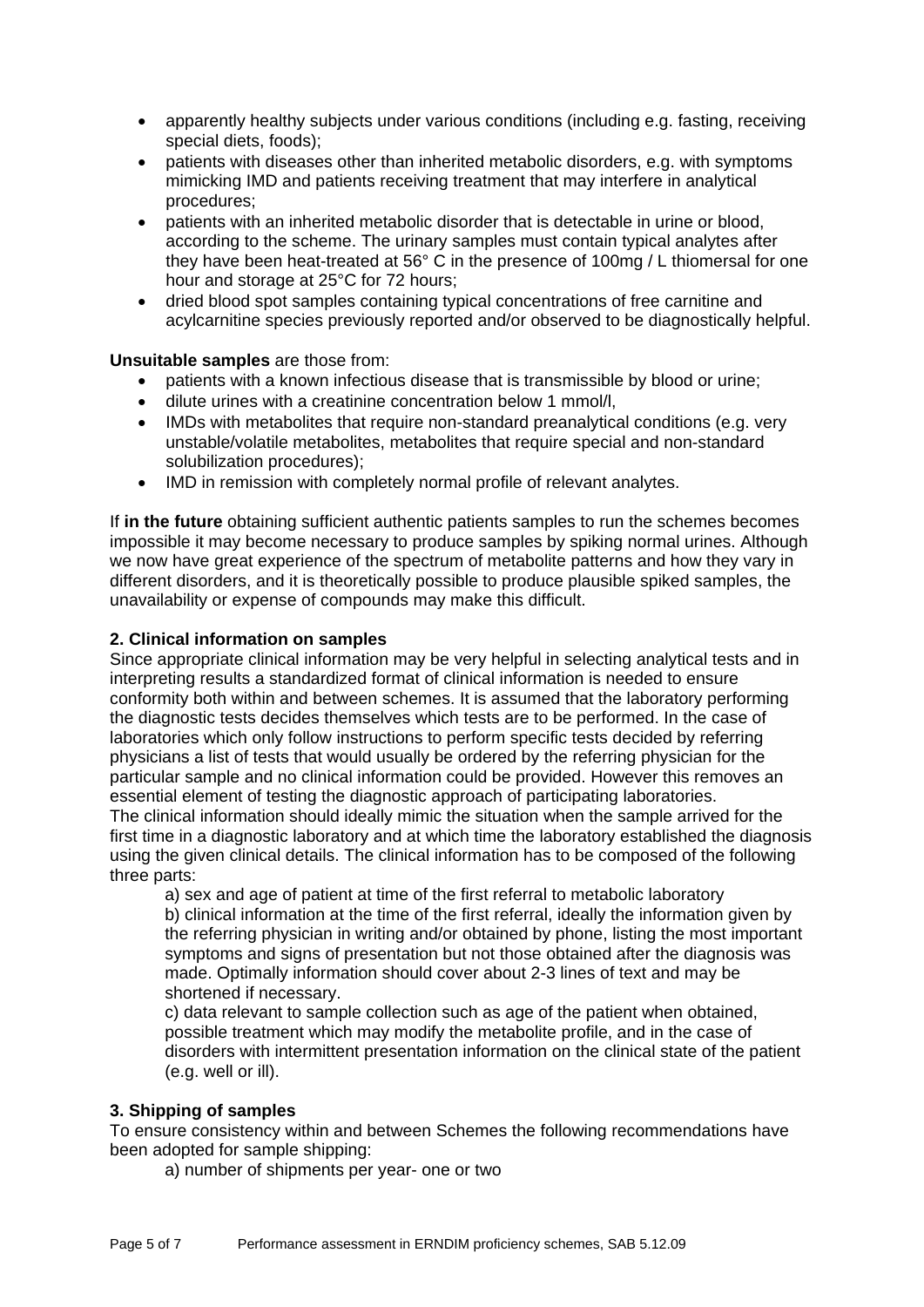b) transportation by door to door courier service with shipment tracking. c) Transportation at room temperature by the end of March to avoid excessively high temperatures (at least in the northern hemisphere)

## **4. Determination of target values and evaluating consensus values**

For assessment of analytical performance and interpretative proficiency in qualitative schemes non-numerical target values (i.e. correct analytical finding and correct diagnosis, respectively) are used, for assessment of diagnostic recommendations non-numerical consensus values are used. Prudence of organizers is therefore needed in setting the target values although annual meetings of DPT Schemes allow for correction of both target and consensus values.

**a) To obtain the target value for analytical performance** the sample is analyzed by methods appropriate for the diagnosis in a reference laboratory, presently in the lab of the scheme organizer but if in future samples are stored and distributed by a central organization e.g. CSCQ, in laboratories determined as a reference lab by the SAB. They are evaluated with respect to the diagnosis and to previous analytical findings obtained by the referring laboratory if they exist. If no discrepancies are found between analytical results and the diagnosis a descriptive target is set by the organizers, e.g. elevated concentration of phenylalanine in urine, methylmalonic aciduria with homocystinuria, presence of SAICAR, elevated concentration of GAGs and increased proportion of heparansulfate, presence of valproate and its metabolites, physiological profile of urinary purines and pyrimidines etc. So far numeric target values have not been set due to the paucity of definitive methods, standards and calibrators in biochemical genetic testing.

**b) The target value for assessing interpretive proficiency** is i) the previously established diagnosis of a specific IMD or ii) the presence of typical non-specific findings such as those related to drugs or other diseases or conditions (e.g. fasting) or iii) the absence of these. For IMDs with unique and typical analytical patterns (e.g. argininosuccinic aciduria), confirmation of diagnosis at the metabolite level is acceptable. For IMDs with metabolite profiles suggestive of several disorders including non-IMDs, verification of diagnosis at the enzymatic or DNA level should be performed where relevant and possible before the sample is considered suitable for distribution. It is important to emphasize that the true enzymatic/DNA diagnosis may not be a target value achievable in qualitative schemes. For example in the case of MMA-CoA mutase deficiency the presence of highly increased methylmalonate concentrations in urine can occur in several other disorders such as the cblA/B/D defects, or as a secondary finding in vitamin B12 deficiency. The limitations of analyzing only one sample and not having access to repeated samples, samples of other body fluids and lack of relevant clinical information have to be considered when setting target values. In other words the target value has to be realistic and achievable in a majority of well performing labs.

**c) Consensus for recommendations for further diagnostic tests** is set by organizers after a critical review of submitted data. The recommendations should be ethically acceptable, efficient in distinguishing several diagnostic possibilities or crucial for confirming diagnosis in the patient. Consensus values for diagnostic recommendations are context-sensitive and may change from participant to participant for the same sample considering their results of analytical tests and conclusions. For example in a patient with mucopolysaccharidosis IIIA the correct recommendation of a laboratory that detected both elevated GAGs and an increased proportion of heparan sulfate should be to carry out enzymatic analyses relevant for MPS III. However the correct recommendation of a laboratory that detected only elevated GAGs but has not analyzed GAG fractions should be to perform electrophoresis or TLC fractionation.